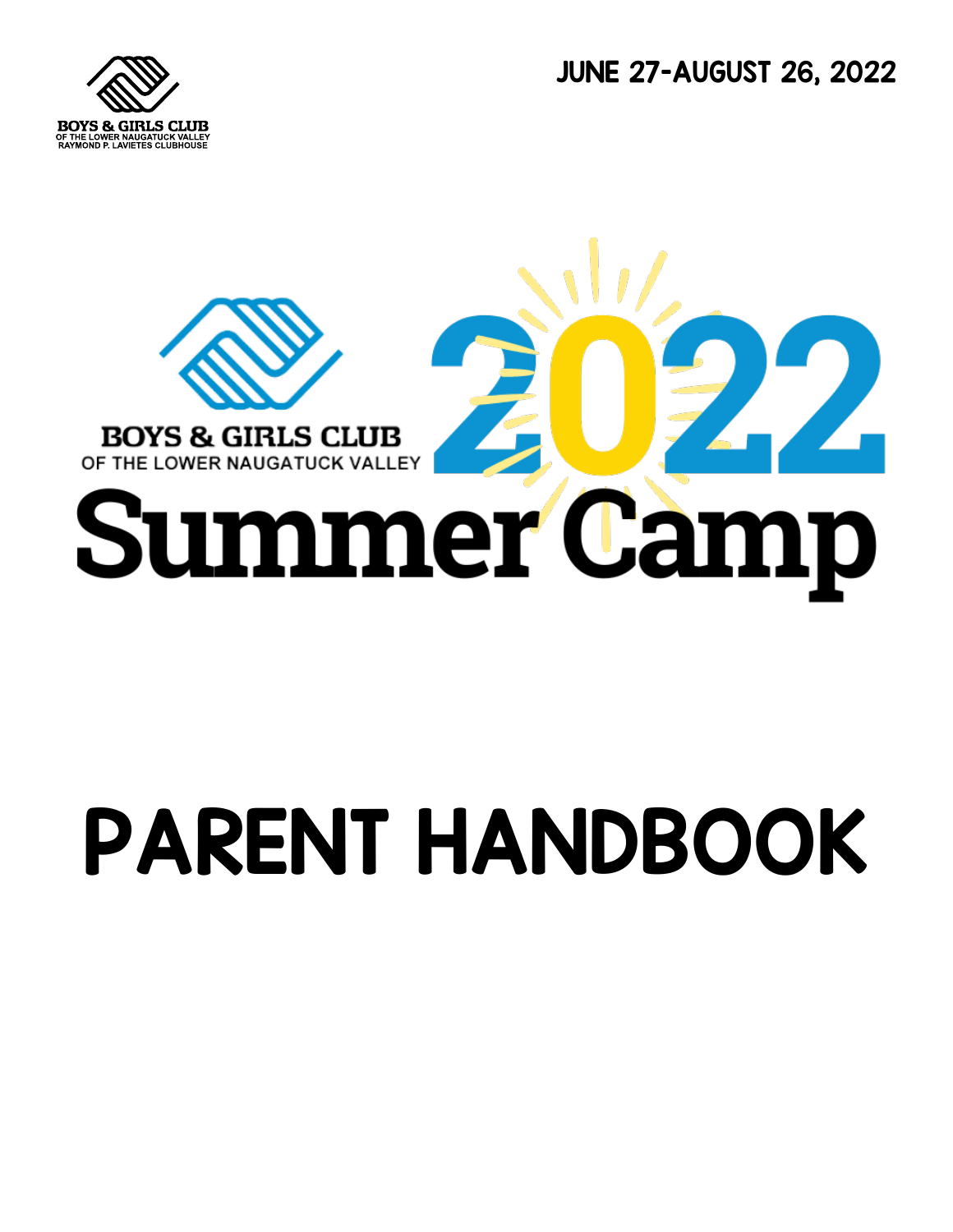

#### Table of Contents

| Lost & Found, Smoke-Free Environment, Emergency Medical Procedures, Illness, Head Lice, Medication, COVID-198 |  |
|---------------------------------------------------------------------------------------------------------------|--|
|                                                                                                               |  |
|                                                                                                               |  |

# Staff Roster

| Shaye A. Roscoe      | <b>Executive Director</b> | Ext. 102 |
|----------------------|---------------------------|----------|
| James Queen          | Director of Operations    | Ext. 101 |
| Jennifer DeLeon, MSW | Unit Director             | Ext. 118 |
| Lisa Smith           | Membership Coordinator    | Ext. 131 |

# Club Mission

To provide, in a safe environment, programs that inspire, educate, guide, and enable all young people, especially those who need us most, to realize their full potential as productive, responsible, and caring citizens.

#### Vision Statement

To provide a world-class Club experience that encourages leadership, academic success, good character, citizenship, and healthy lifestyle.

#### Core Values

The following core values exemplify our mission: trustworthy, respectful, inspired, dependable, and enabled.

#### History

- Established in 1926 as the Community Building Association
- Incorporated as a Boys Club in 1956
- Merged with the Community Center in 1969
- Girls admitted as full-time members in 1980
- Name changed to reflect service increase to the entire Valley in 1993 to Boys & Girls Club of the Lower Naugatuck Valley
- Opened new Clubhouse in Shelton June 1999
- Opened new Clubhouse in Ansonia in May 2009

The Club is a non-profit (501)(c)(3), private organization for dues-paying members. Memberships are required to use the Club facilities.

# Schedule and Cost

| Drop Off         |
|------------------|
| <b>Breakfast</b> |
| Program          |
| Clubhouse Closes |
|                  |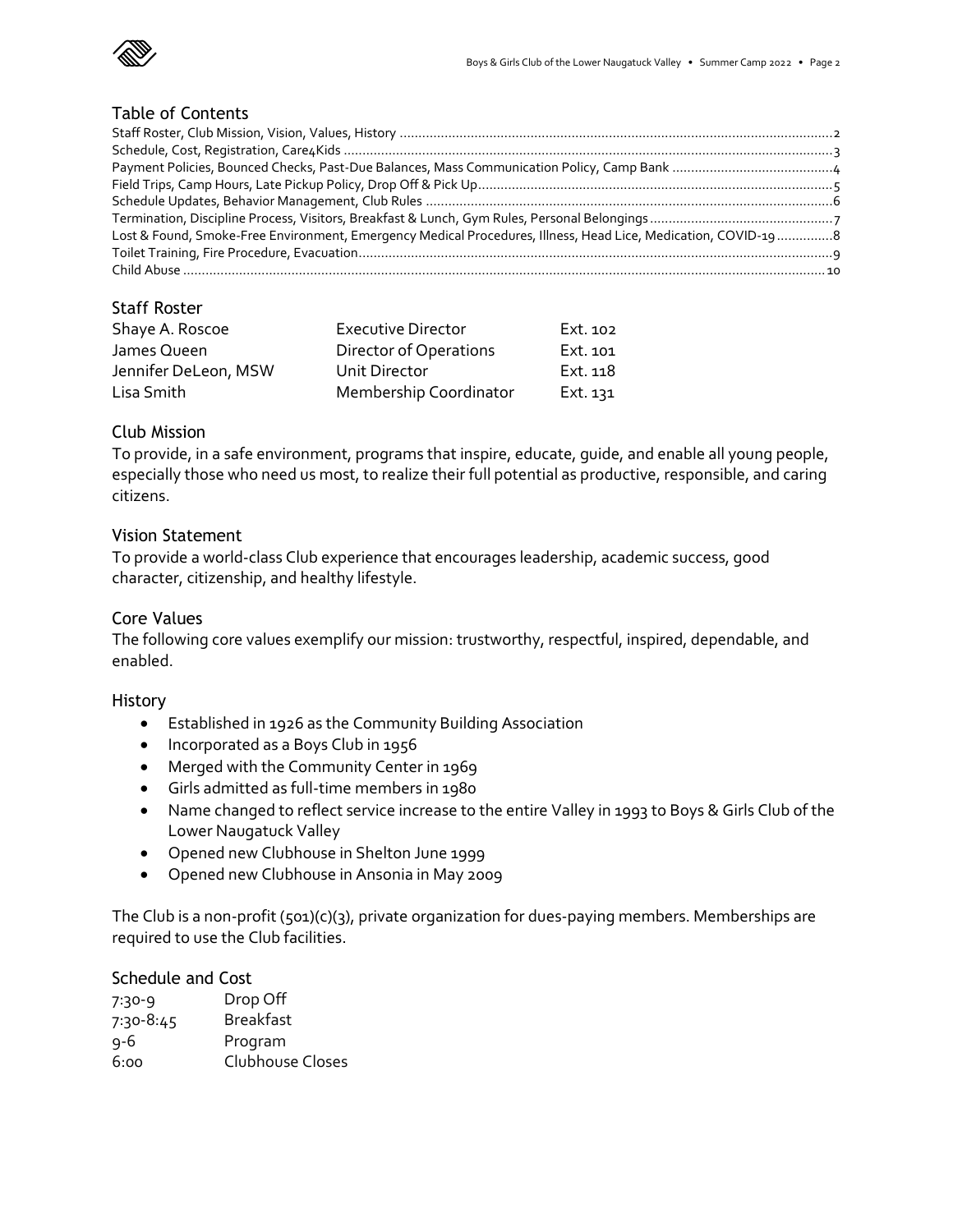

 $\mathsf{Cost} \qquad \qquad \mathsf{\$175\,per\,week}$  for 5 Year Olds – 7<sup>th</sup> Grade \$75 per week for 8 th Grade-15 Year Olds \$100 per week per child for Additional Siblings, higher cost prevails Sibling discount only applicable to 5 year olds- $7<sup>th</sup>$  grade rate. Weekly rate only, no daily rates.

There is a \$25 late fee for payments received after 6 pm on Thursday the week before the child attends camp. The Club accepts personal checks, money orders, and cash. When paying with cash, please ask for a receipt. Be sure to write your child/children's names on all paperwork, including checks, or we will not know who to apply the payment to.

Pre-printed payment envelopes are available at the Information Desk. Use these for weekly tuition, bank, and trip payments. Please specify what each amount is for, what amount is for what child if there is more than one, and write both your full name and your child's full name.

# Required for Registration

Registration is all online at www.BGC-LNV.org. Registration is not complete until payment and all necessary forms have been received. It is the parent's responsibility to follow up if they are unsure. **You will NOT receive confirmation of registration.**

# **Registration is not complete and child may not attend camp until we have ALL of the following:**

- Completed online registration at www.BGC-LNV.org
- Completed physical form
- $\bullet$  Valid Birth Certificate for all 5 year olds
- Completed Authorization for the Administration of Medicine form (for campers with epi-pen or inhalers). Children requiring these medications may not attend camp without this properly completed form.
- Care4Kids Child Care Certificate **or full tuition**
- Scholarship application (for those denied by or ineligible for Care4Kids)
- **Full week's tuition payment**

# Care4Kids

Care4Kids applications can be found on the Care4Kids website at www.CTcare4kids.com, or you may call them at 888-214-5437. The Boys & Girls Club does not provide Care4Kids applications. Parents/guardians must complete the Parent Provider Agreement before bringing it to us to complete our portion. When it is ready, we will call you to pick your form up so you can send it in. The Boys & Girls Club will not fax or mail any Care4Kids forms in. Please note, Care4kids only starts accepting applications on May 1st. If you send in your application before that date, they will deny it. The Boys & Girls Club will not fax or mail any Care4Kids forms in. When registering, if you have not yet received your Child Care Certificate, the full weekly tuition amount must be paid, and the full weekly tuition amount must continue to be paid until the Child Care Certificate is received and reviewed by us. When the Child Care Certificate is received, parents must contact Lisa Smith, Membership Coordinator, to discuss the balance they will be responsible for paying. Care4Kids does not cover the entire tuition, and parents will be responsible for the balance. If there are any reimbursements due to you for payments made while waiting for Care4Kids, reimbursement will be made after Care4Kids reimburses our Boys & Girls Club. Please be patient as this reimbursement could take several months.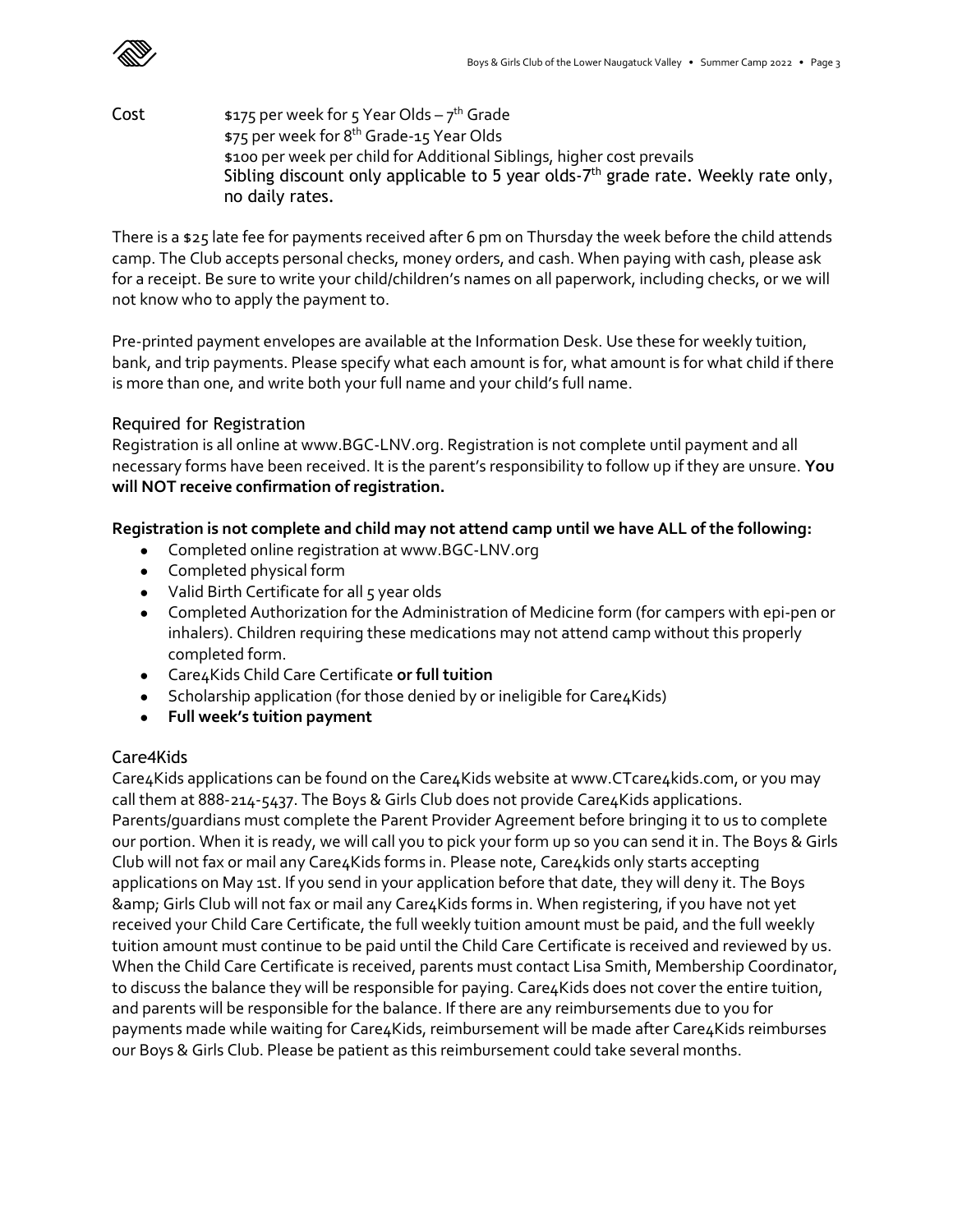

#### Payment Policies

As a non-profit organization, we are dependent on prompt payments from all our Club families. Payment for summer camp is due by 6 pm on the Thursday before your child will attend camp. Any payments made after this time are subject to a \$25 late fee. Nonpayment will result in a membership suspension from summer camp. We do not pro-rate; the weekly fee is the same whether your child comes one day or all days of the week.

### Bounced Checks

A fee of \$25 will be charged for each check written to the Club that is returned by the bank. If more than one check is returned within a calendar year, you will be required to pay with cash or money order for the remainder of summer camp.

### Past-Due Balances

The Boys & Girls Club of the Lower Naugatuck Valley cannot carry past-due accounts. All current account balances must be cleared prior to registration for each new year before child is allowed to attend Summer Camp. Families are encouraged to make an appointment with the Unit Director to address financial issues in a confidential atmosphere.

### Mass Communication Policy

Mass communications about our Clubhouse hours will be sent to parents through our e-mail newsletter. This includes information about our hours on any day that would prevent us from operating during our normal business hours, such as the hurricane of 2012. This e-mail newsletter is the only way we will be communicating with our parents. Please note that while we do submit our information to News Channel 8, we have no control over when the notifications are published. Also, News Channel 8 offers a pre-set menu to choose from, so we can't use their service if the circumstance is out of their menu parameters. To sign up for our e-mail newsletter, visit our website at www.BGC-LNV.org or fill out an email newsletter card at our Membership Desk.

Camp Bank. The bank is available so children do not have to carry money with them. You can deposit money into your child's bank account in the morning or on a weekly basis. The bank will be located at the Membership Desk. The K-2<sup>nd</sup> Grade Program also has a bank in their room. Bank deposits must be paid separately from tuition and must be paid in cash. The Ice Cream Man comes on Tuesdays and Thursdays this is the only reason your child would need money during normal camp hours. It is the parents responsibility to empty your child(ren)'s bank at the end of the summer or when your child stops attending camp.

Field Trips. Field trips require a permission slip. Permission slips are available on Fridays but will not be accepted until Monday. Permission slips without payment will not be accepted, nor will incomplete slips. All trips are first-come, first-serve; pre-payment will not be accepted. Permission slips for Wednesday trips are not accepted after Tuesday at 10 am. Handwritten permission slips will not be accepted. Verbal permission will not be accepted. Field Trips must be paid separately from tuition.

#### Camp Hours

Camp day begins at 7:30 am and ends at 6 pm. Do not leave your child on Club property before 7:30 am. Camp staff leaves and our building closes at 6 pm.

#### Late Pickup Policy

Once the camp day ends, our staff leave the building. We rely on our parents to pick their children up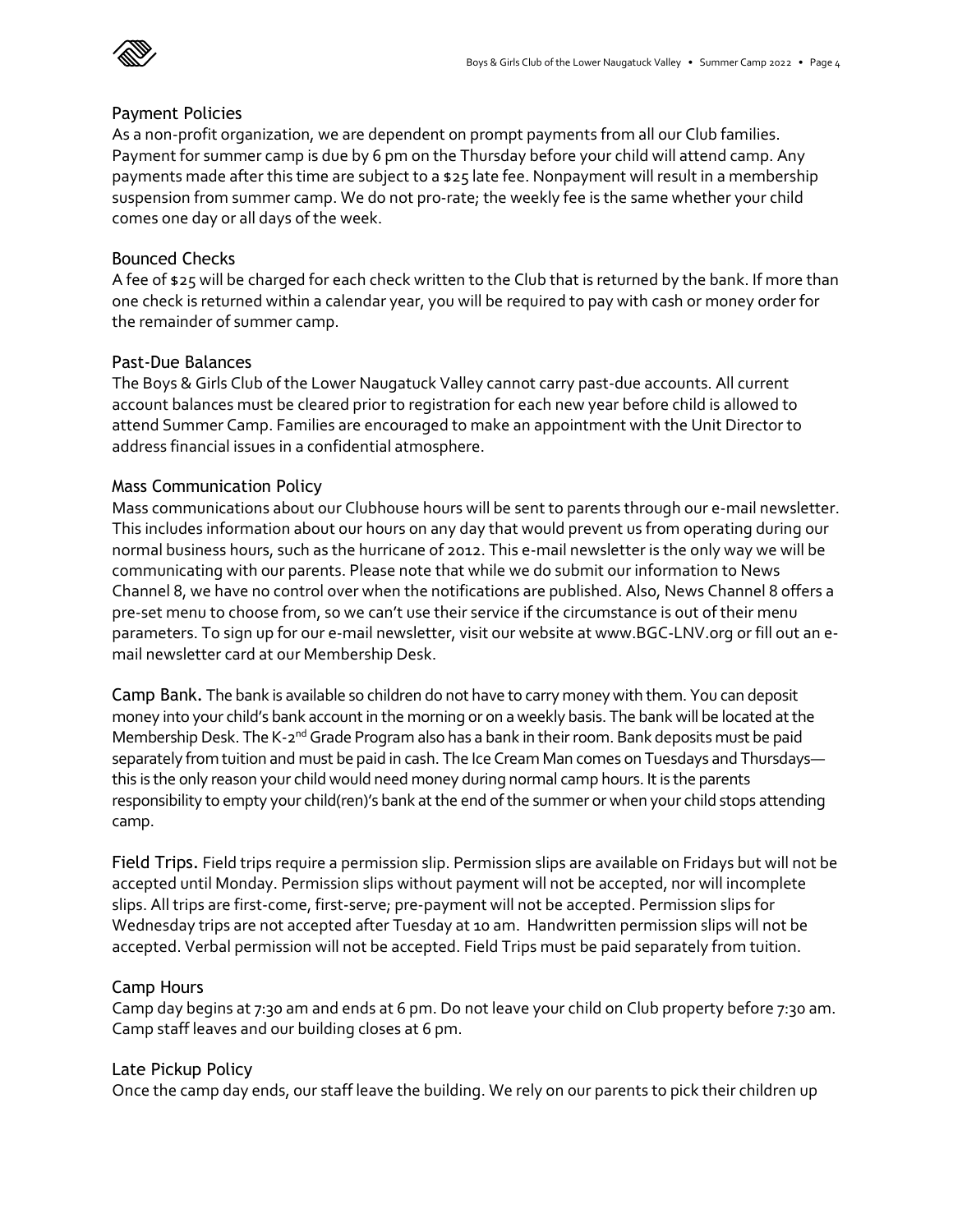promptly. Should parents be late for any reason, the following policy will be in effect:

- \$10 from 6:01-6:15 pm
- \$5 for every 15 minutes thereafter
- Must be paid the next morning, or camper will not be allowed to attend camp. No exceptions.
- Repeated violations may result in termination of camp enrollment.

If a child has not been picked up within 15 minutes of our closing time, our staff will call the child's parents at all contact numbers listed in the child's registration. If they cannot be reached, staff will call the emergency and alternate contacts. When all avenues of reaching parents have been tried, emergency contacts have been called, and more than 1 hour passes, we have no other choice but to turn custody of the child over to the Shelton Police Department. Two staff members at least 18 years of age or older will remain with the child at all times.

### Member Drop-Offs and Pick-Ups

- Drop off in the morning between 7:30-9 am.
- Parents must come in to the foyer to bring members in to check-in.
- Parents must come in to the foyer/to the door to retrieve their child upon pick-up.
- Sign children in with the staff in the foyer. Once a child has arrived at camp, they may not leave camp grounds, even with parental permission (excluding field trips).
- If you are picking your child up early, it is your child's responsibility to stay at the Club on trip days and tell their counselor—do not send your child on a field trip if he or she will be leaving early, because the trip members may not return in time.
- Parents must come in to the foyer to pick members up.
- Children are not allowed to wait outside or in the foyer for rides. Please park your car in the lined spaces (not in the front circle—this is a fire lane) and walk inside to the foyer.

# To help eliminate morning traffic jams at the Membership Desk, please:

- Take permission slips home on Friday for the following week.
- Fill out the permission slip at home and put it into an envelope with the payment (take some envelopes from the Membership Desk!), and hand it in on Monday morning.
- We will not accept permission slips or payments for trips until Monday.
- The Club accepts personal checks, money orders, and cash. When paying with cash, please ask for a receipt. Be sure to write your child/children's names on all paperwork, or we will not know who to apply the payment to.

#### Summer Camp Schedule Updates

Every Friday afternoon a schedule of the following week's events is available at the front desk and through the email newsletter. If you would you like to get a weekly e-mail with the coming week's schedule, permission slips, and menu sent right to your inbox, email LavietesClubhouse@BGC-LNV.org with Summer Camp in the subject line.

#### Behavior Management

The Boys & Girls Club of the Lower Naugatuck Valley seeks to build a child's self-esteem by helping him or her develop self-control and responsibility for his or her actions. We never use physical or corporal punishment. To minimize the need for disciplinary action, a few simple rules are established at our Club. These rules set limits of behavior for the safety and protection of the children. We train our staff and volunteers to be firmly supportive and consistent in their approach. Our goal is to help each child achieve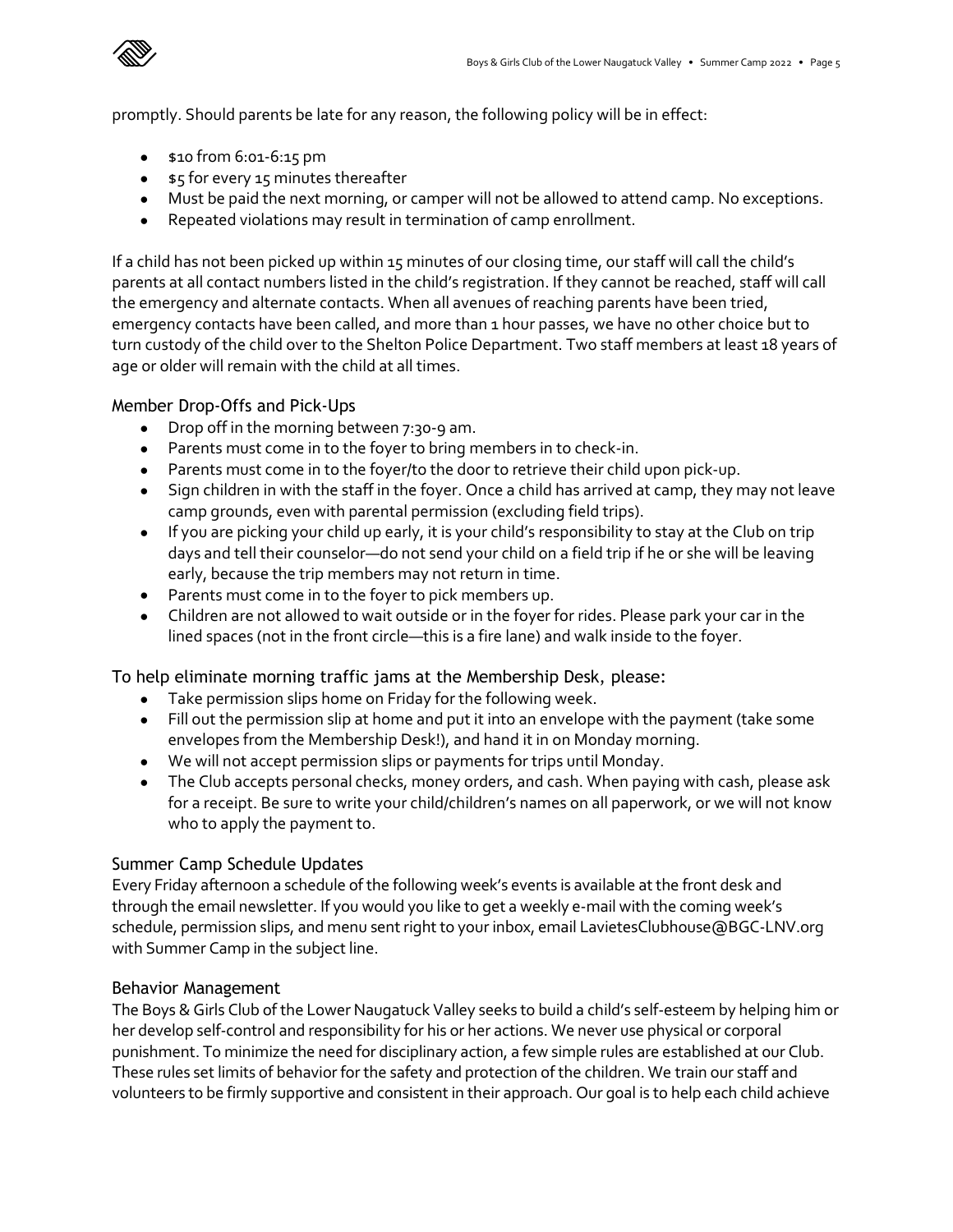

#### self-control.

We ask you to support us in encouraging positive behavior with all the children at our Club and to use appropriate language and attitude while visiting our Club.

#### Club Rules

- No leaving the Club without permission
- Respect is a must...no profanity, fighting, or rudeness
- No running, roughness, or horseplay
- You must take good care of Club equipment. If you break it, you will be asked to pay for it
- No electronics usage in the gym
- Keep your hands to yourself, no name calling or bullying
- No sitting on tables—including pool tables
- No hats
- No smoking, chewing gum, or gambling/trading
- No food outside of the food court
- Members must stay with their group
- No hanging around Club property
- **•** HAVE FUN!

### Termination Policy

If the following situations should arise, we may ask that your child be withdrawn from our program

- Verbal or physical abuse by your child to other children or staff
- Use or possession of alcohol, drugs, or any other illegal substance
- Possession of a weapon or any item which could cause bodily harm
- Defacing or destroying the Club's property. Members will be asked to pay for anything they break and will be suspended until payment is made.
- Disrespect or refusing to listen to staff
- Running/leaving the Club
- Not following transportation safety guidelines that could cause physical harm to himself/herself or other others

#### Discipline Process

- Verbal warning
- Time-out, written discipline notice
- Meeting with parent, written discipline notice
- Suspension without refund
- **•** Expulsion without refund

If your child is suspended or expelled from the Club, it is expected that they will be picked up from the Club immediately

#### Visitors

In order to provide a safe environment for all members, all parents and visitors must check in at the Membership Desk. Parents are to remain at the Membership Desk while Club staff locates your child. All visitors must have permission to enter the Club, and acceptable attire and behavior are required to be permitted access to the Club and our activities. Any person not following the rules of the Club will be asked to control their behavior and/or asked to leave the building. If police are called to escort people from the building, that person(s) will not be allowed back into the building.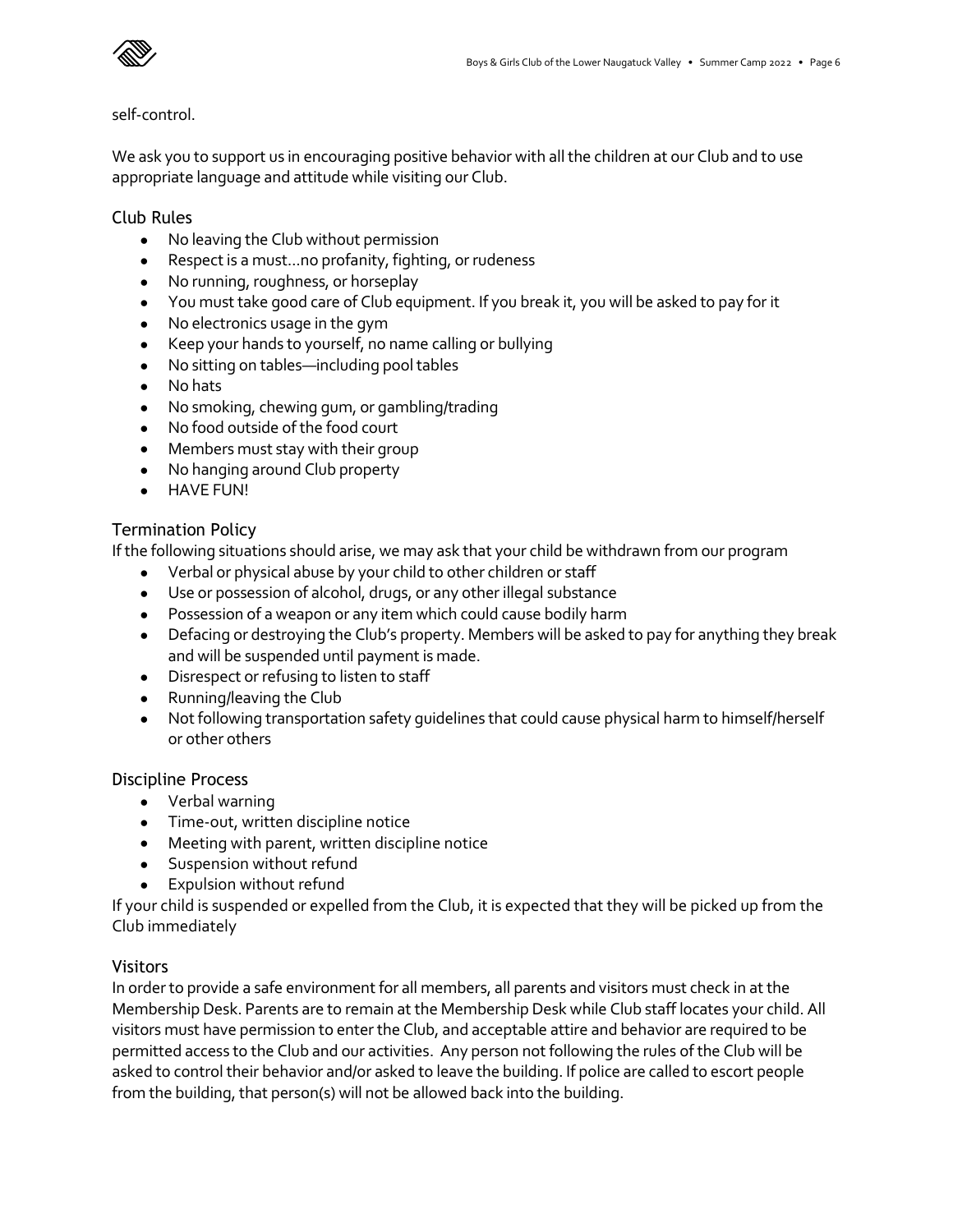

#### Breakfast & Lunch

Breakfast and lunch are provided free of charge. Campers who choose not to eat the free breakfast and/or lunch, must bring their own food from home; please label all your child's belongings with first and last names. Please do not send your child with heat up lunches or snacks, as we do not have the facilities to heat them up. **Please note we are not a peanut-free facility.**

# Gym Rules

Sneakers must be worn in the gym. Good sportsmanship must be practiced at all times.

#### Personal Belongings

The Boys & Girls Club of the Lower Naugatuck Valley is not responsible for lost or stolen personal items, including, but not limited to: cell phones, iPods, iPads, lap tops, readers, headphones (which are not permitted to be worn or used at the Club), money, and clothing. To avoid items being lost or stolen, members are encouraged to leave all personal items at home. Lockers are available, just bring your own lock. Locks must be removed nightly.

### Lost & Found

Mark every article of clothing, your child's backpack, lunch box, and all belongings with your child's first and last names. We have a lost and found area where items are stored for up to two weeks. Due to limited space, if items are not claimed, we will donate the unclaimed items to a community agency. Please check with your child before you leave the Club to ensure he or she has all of their belongings.

#### Smoke-Free Environment

Our Club is a smoke-free zone, and we maintain a smoke-free environment. We ask that you do not smoke at our Club, in our parking lot, or in the view of the children as you drop off or pick up your children.

#### Emergency Medical Procedure & Illness

In case of a medical emergency, a qualified staff member will attend to first aid as needed. Another staff member will notify the family of the child. For extreme emergencies, 911 will be called. An ambulance will take the child and a staff member to the nearest hospital. The child's emergency permission form will be brought with them. Another staff member will notify the family or alternate pick-up persons to meet the child at the emergency room.

In the event a child becomes ill while at the Club (including the discovery of head lice), parents will be notified and it is expected that parents will pick the child up within one hour of being notified. The Boys & Girls Club reserves the right to request a clearance from a doctor before a child returns to camp.

# **COVID-19**

We follow all local, state and federal guidelines pertaining to COVID-19. Guidance is given by Naugatuck Valley Health District on a case-by-case basis. Face coverings for Club members and staff are recommended and welcomed but not required. Anyone showing any symptoms of COVID-19 (vaccinated or unvaccinated) must isolate at home and test with a PCR, antigen, or self-test, and may not return to camp until they are symptom-free for at least 24 hours. Anyone who tests positive for COVID-19 must isolate at home for at least 5 days; longer if symptoms develop and persist. Anyone who tests positive who is no longer experiencing symptoms after 5 days of isolation and wishes to return are recommended to wear a mask for an additional 5 days. All positive test cases are to be reported to Jennifer DeLeon, Unit Director, [jendeleon@BGC-LNV.org,](mailto:jendeleon@bgc-lnv.org) 203-924-9329, within 24 hours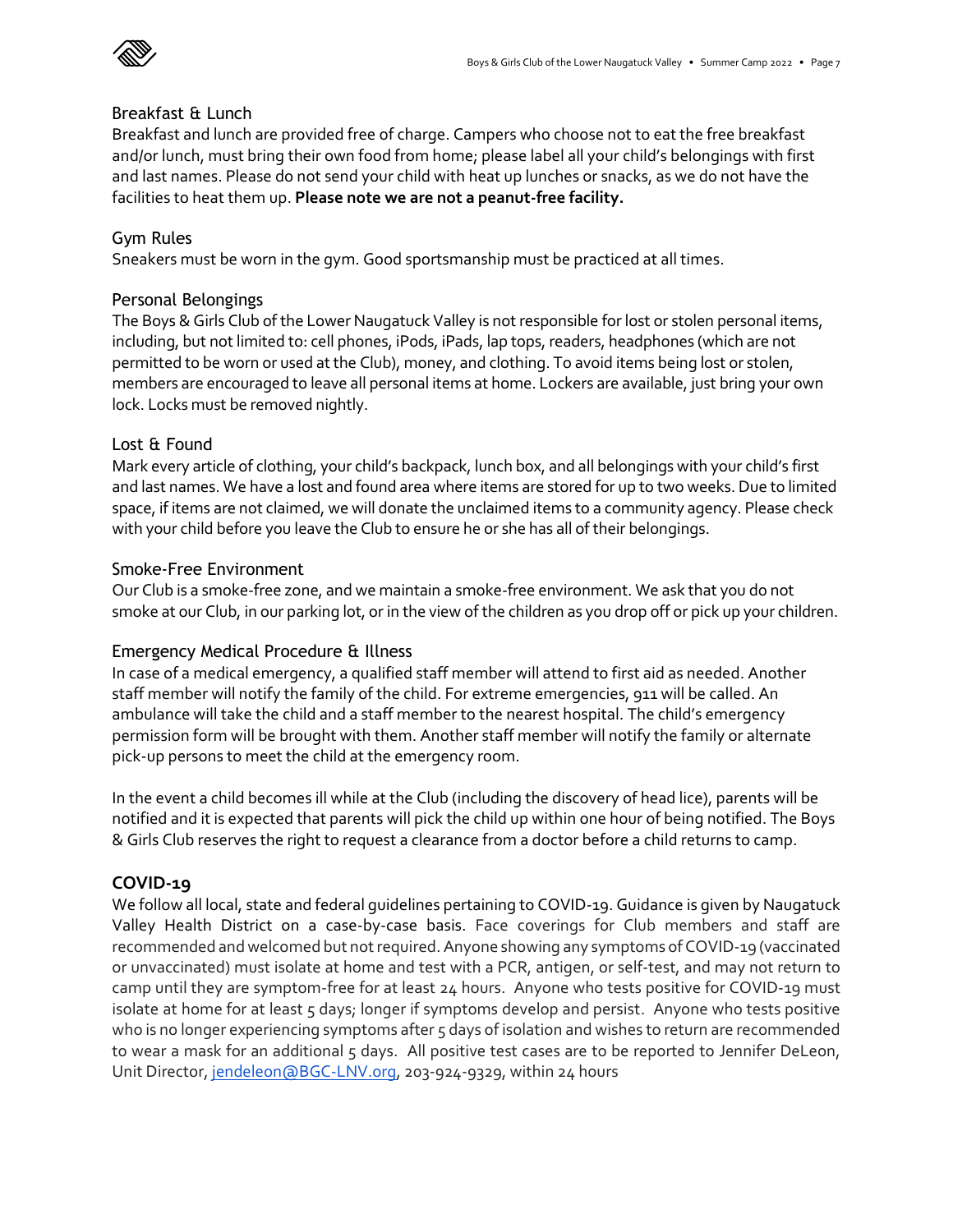

#### Head Lice Policy

The Boys & Girls Club of the Lower Naugatuck Valley has a no-nit policy. Any child with lice will be sent home and not allowed to return until a medicinal shampoo procedure is completed and their head is free of all nits. Children will be rechecked by a first aid certified staff member and will be sent home if any nits are found. We will hold random checks, performed by first aid certified staff, throughout the summer to ensure a nit-free environment for the health and safety of all Club members.

#### Medicine

If your child requires an epi-pen or inhaler, a completed Authorization for the Administration of Medicine form must be submitted with the medication. Children requiring these medicines may not attend without one of these properly completed forms. The Boys & Girls Club does not accept or administer any other medications. We will, however, make reasonable accommodations for a parent or guardian to come administer any other needed medications. We must know of any medications your child takes, even at home, in case of emergency. Please note that we are not a peanut-free facility.

#### Toilet Training

The Boys & Girls Club of the Lower Naugatuck Valley does not accept children into membership who are not toilet trained. It is the same policy that governs acceptance into the public schools, which is designed not only to prevent "accidents and distractions" during the course of the school day, but to ensure the well-being, health, and self-esteem of the child. However, from time to time, accidents may happen. In the event of an accident, you can expect these procedures to be followed:

- Club staff will clean your child as well as possible and will provide clean clothes for the child to wear while waiting for their parent to arrive.
- Parents will be notified immediately through the contact numbers provided on the child's registration. Children will be kept in the Director's office until the parent arrives.
- Parents are expected to respond as quickly as possible and to bring clean, dry clothing for their child. If we provided clothing, parents are to launder it and return it the next day.
- Huggies®, Pampers ®, or any other type of diaper or "pull up" are not acceptable undergarments and will be taken as a sign that a child is not toilet trained.
- Any child who has more than two toilet accidents during summer camp will be considered not toilet trained and will not be allowed to participate in Club activities for the remainder of summer camp. A pro-rated reimbursement for membership or program fees will be issued, as determined by the Club.

#### Fire Procedure

In the event of a fire, evacuation from the building will be through the closest fire exit. Staff will be responsible for supervising the children under their care and leading them to the fire exit. The group will walk safely away from the building, and line up for attendance. The staff will immediately take attendance. Should it not be possible to return to the building, parents will be notified via cell phone to pick up their children.

#### Evacuation

In the event that the facility must evacuate, the children will be driven in the Club van to the nearest designated evacuation area, Shelton High School. Advanced contact has been made with the town's Civil Preparedness unit, adding the Center to their list for emergencies. Notes will be posted to alert parents of the location of the children. Parents will also be notified by cell phone to pick up their